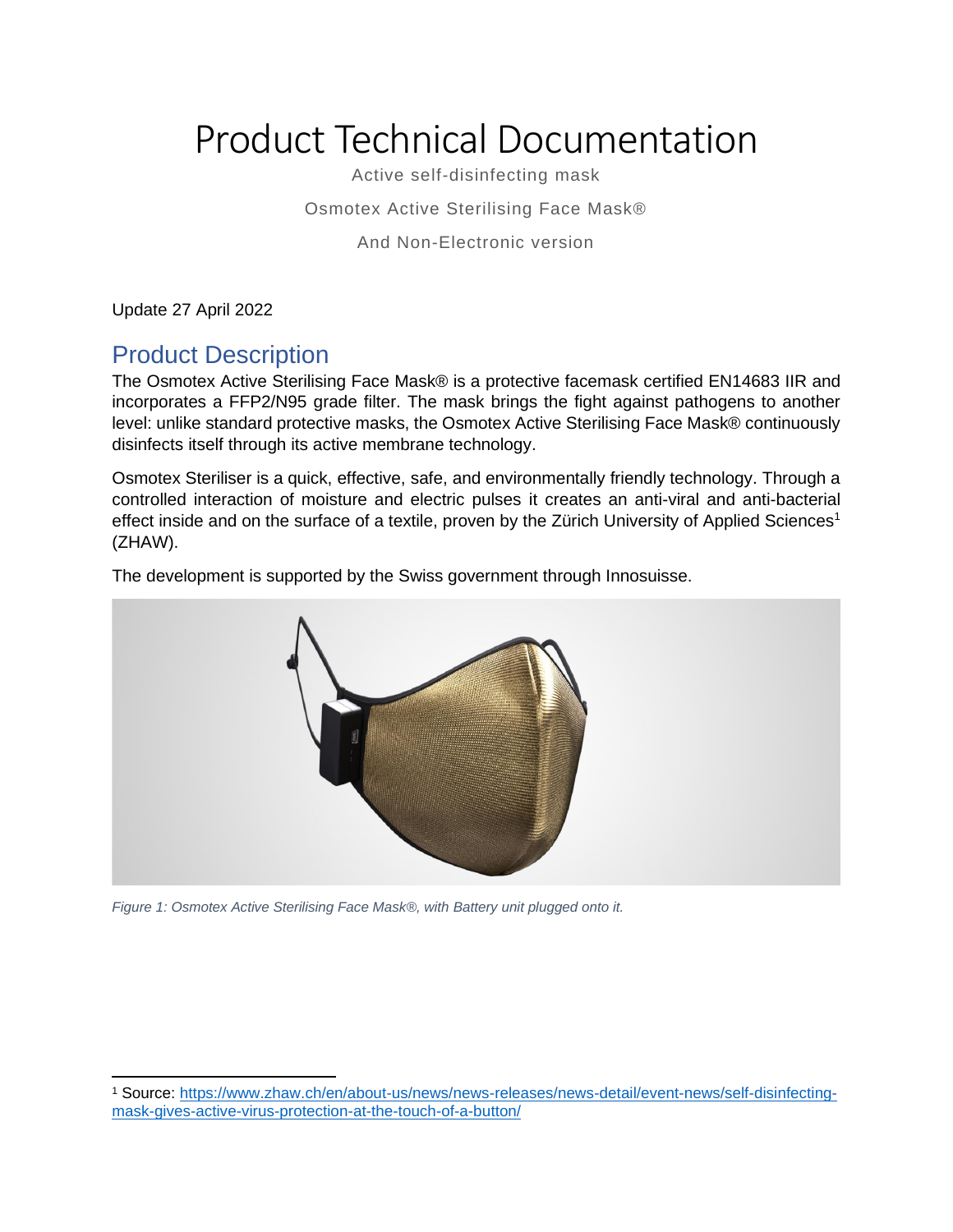#### **Filtering**

The mask contains filtering fabrics similar to those used in the military to protect wearers against nuclear, biological, and chemical agents. This cloth is lightweight, breathable, and antimicrobial.

An FFP2/N95 grade filter is incorporated inside the mask, providing high filtering protection against microbes and viruses, and pollen (the mask itself has been tested and certified as a Medical Face Mask).

#### Technology advantages

- Provides *active electronic* destruction of virus and bacteria: 99% killing in realistic, shortterm tests where passive competitors showed only 50-85% reduction
- Also removes odours, allergens, and toxins from the air
- Is certified as a Medical Face Mask (EN14683 IIR)
- Contains a PPE FFP2 (N95) type filter
- Contains Swiss craftsmanship, high-quality materials and is washable
- Will last for a year or more in normal use active function tested for 3700 hours and counting
- Works also when wet or when exposed to large concentrations of virus and bacteria
- Buffers moisture and can be wetted additionally, thereby preventing both dryness and dampness, leading to increased comfort and avoidance of skin problems
- Environmentally friendly, no toxic compounds, reusable

#### Disinfection and active effect

ZHAW uses a very tough virus test regime with Osmotex technology: concentrations up to billions of viruses per ml (applying typically 0.5ml), robust MS2 virus, shorter time 15min. These are strongly enhanced tests compared to the standard antiviral textile test regime.

Even with these tough tests, Osmotex Steriliser provides non-electronic disinfection of 99%, and active electronic disinfection reaching 99.9% or more. Results from benchmarking tests by ZHAW against standard antiviral textiles can be seen in the table below.

The Osmotex Steriliser face mask technology cleans the air also of other particles and chemicals, it works even when wet or dirty and it removes unpleasant odours including from smoke.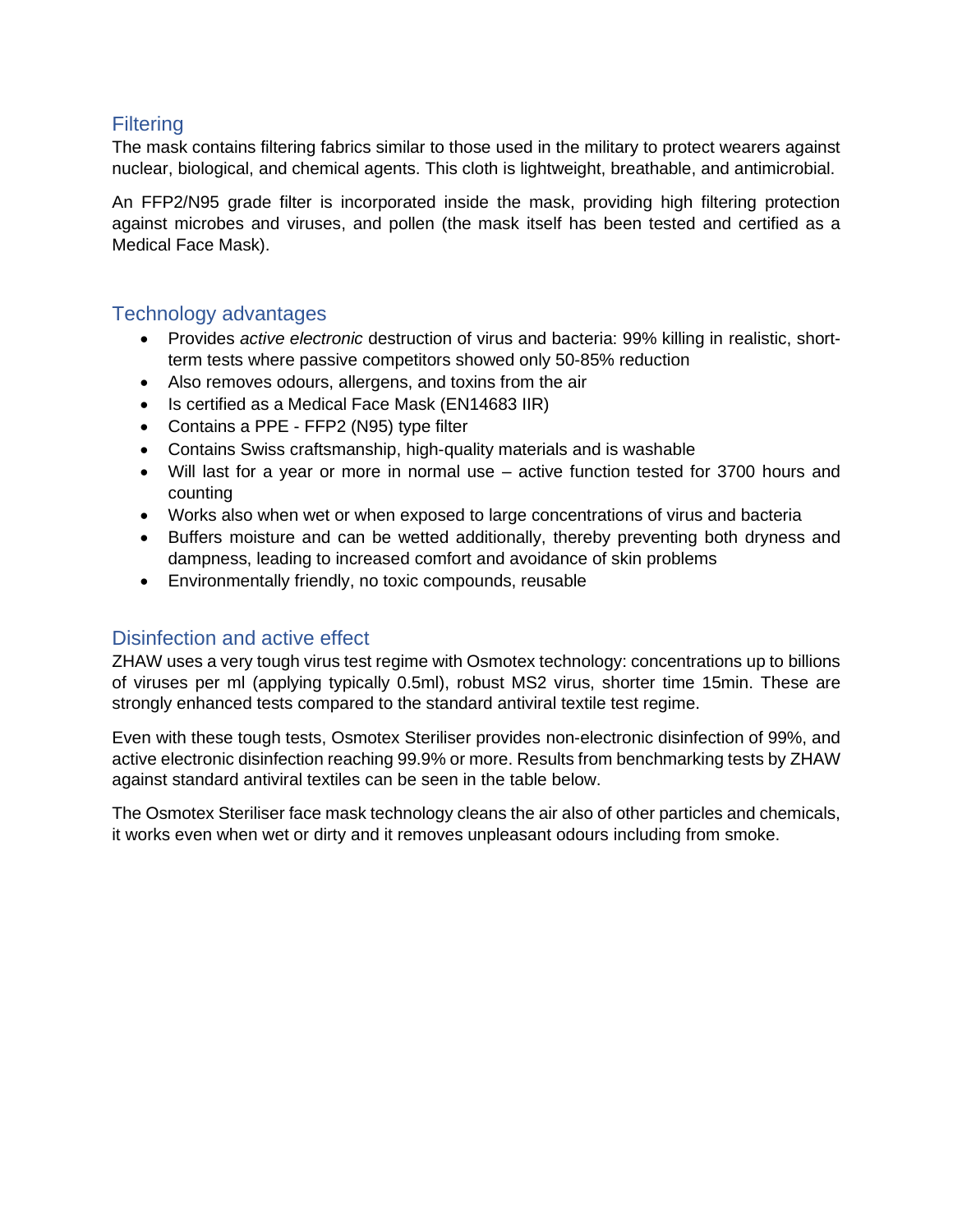*Table 1: Comparison of Osmotex Active Sterilising Face Mask® with other passive antiviral technology masks. Test done at ZHAW with MS bacteriophage.*

| <b>Textile</b>        | Percentage reduction   Percentage reduction |                |
|-----------------------|---------------------------------------------|----------------|
|                       | 15 <sub>min</sub>                           | 2 <sub>h</sub> |
| Steriliser<br>textile | mask   98 $%$                               | 99%            |
| Passive Mask A        | $< 85 \%$                                   | $< 85\%$       |
| Passive Mask B        | $< 85 \%$                                   | $< 85\%$       |



*Figure 2: layering of the Osmotex Active Sterilising Face Mask®*

### Non-electronic version

Osmotex also offers a version of the technology without the active electronic function. This simpler version shares the safety, comfort, and general advantages of the Osmotex Active Sterilising Face Mask, but with less extreme efficacy in destroying viruses and microbes (still reaching 99% in ZHAW's enhanced tests).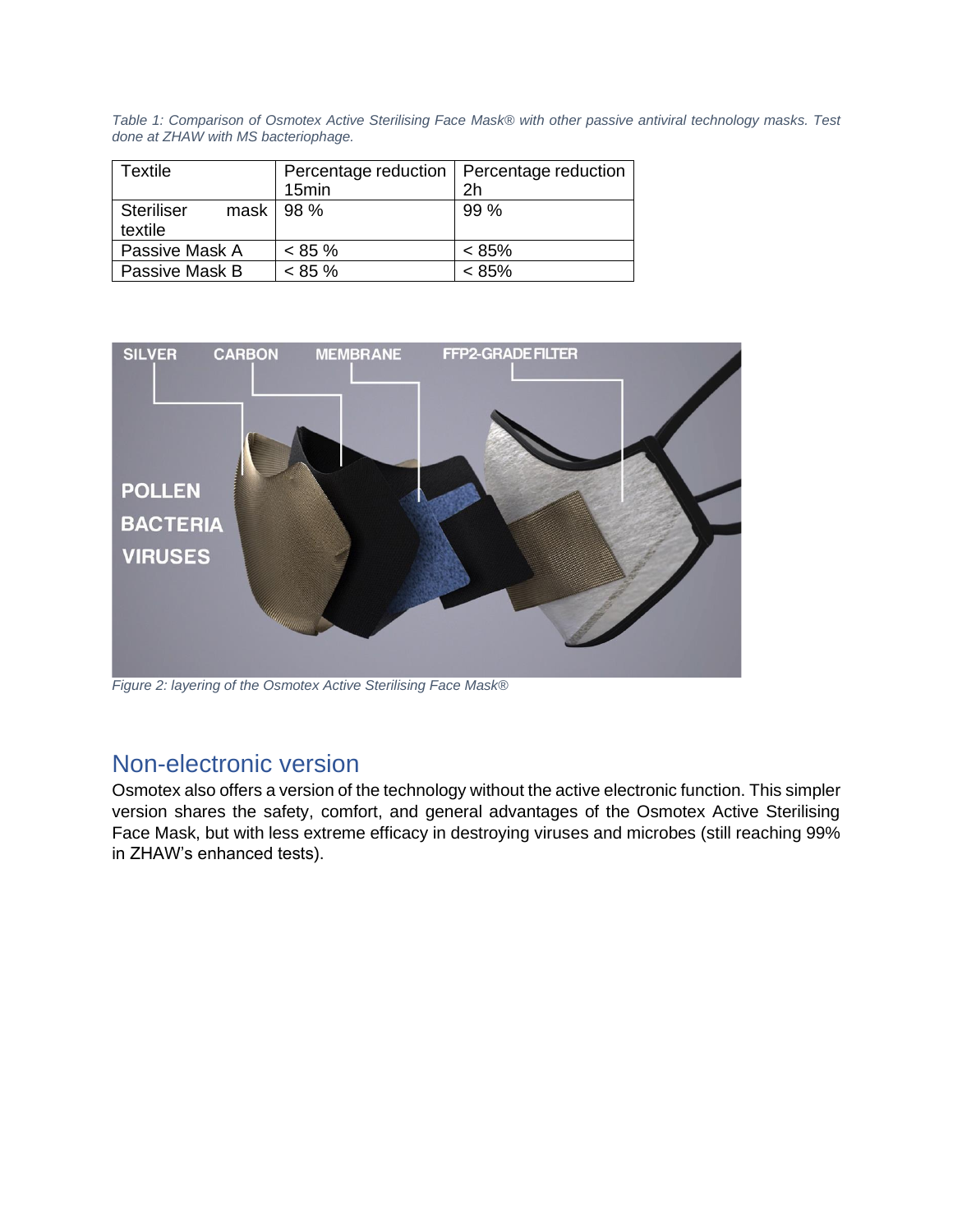## **Colours**

Colour of the outer fabric: Black, or Golden

Colour of the inner lining: Black

Additional colours are available for customized version.



*Figure 3: Osmotex Active Sterilising Face Mask® different colours*

#### <span id="page-3-0"></span>Care and cleaning of the mask

Always remove the electronic unit before washing the mask! Do not iron the mask!

The mask may be washed gently by hand (without soap) at approximately 30°C. Please do not kink or twist the mask material. Please use only gentle mild detergents for hand washing. The electronic unit and charging cable can be wiped with a damp cloth.

After washing, the masks should be allowed to dry until comfortable to wear. It can be used when still moist/damp.